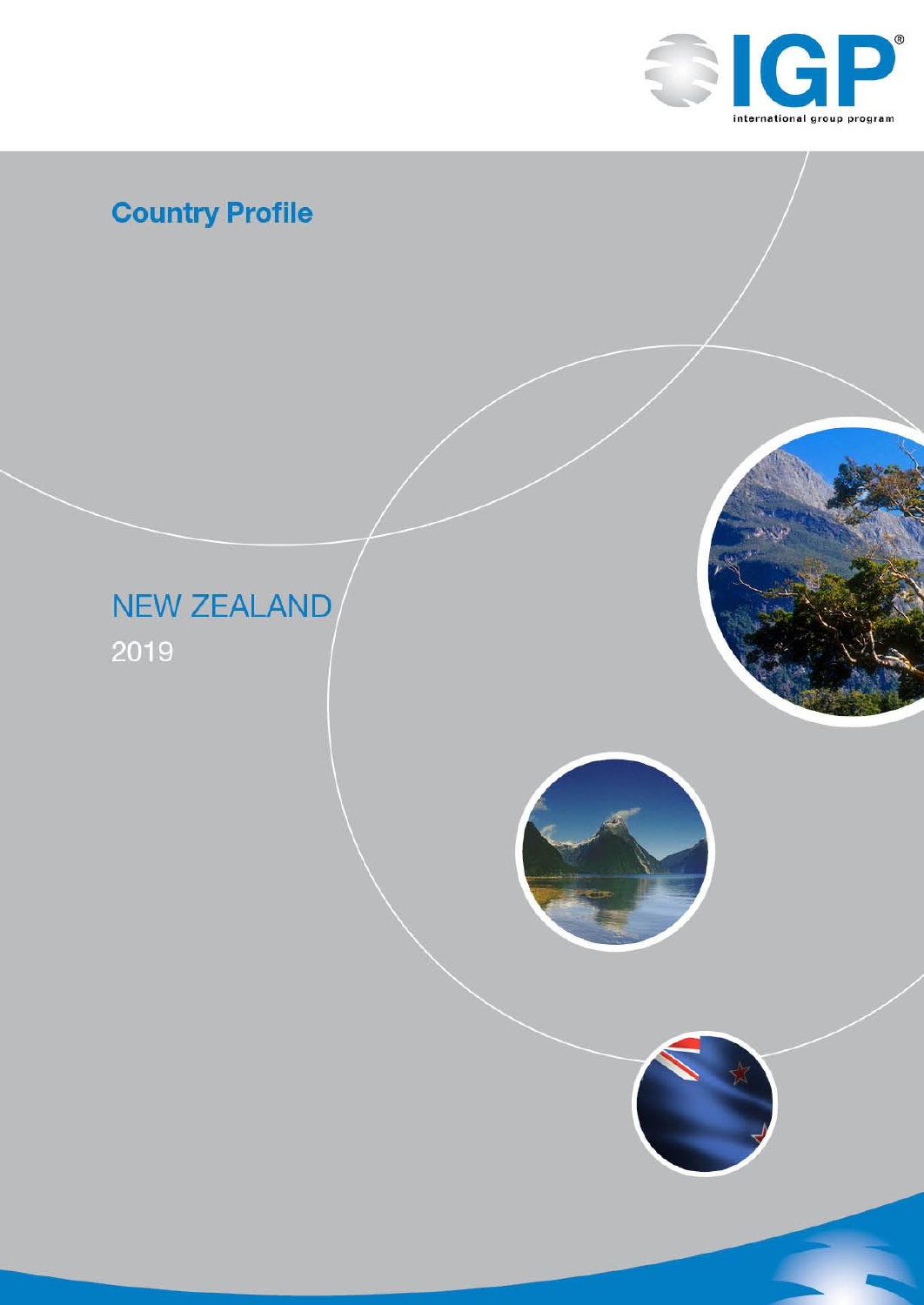

This Country Profile has been prepared by the International Group Program (IGP) with contribution from Fidelity Life Assurance Company Limited (Fidelity Life).

The International Group Program (IGP) is a leading network of life insurance companies (Network Partners) operating throughout the world to meet the group insurance and pension needs of multinational corporations, their branches, affiliates and subsidiaries.

Each IGP Network Partner has been selected for its leadership and stability in the group insurance and/or pensions field of its own country. Each is a substantial and reputable life insurance company, offering quality nationwide services at competitive prices, as well as the high degree of expertise and know-how that only a leading indigenous institution can provide.

At the international level, the IGP Network Partners operate in over 65 different countries and work together as a permanent, integrated network. The financial arrangements available via IGP are comparable to those that might be obtained by dealing with a single underwriter on a worldwide basis.

Operating since 1967, IGP has the largest international group department in the world and is known for its experienced and technically knowledgeable account executives who are backed by dedicated administrative, marketing and technical teams. IGP is headquartered in Boston with offices in Brussels, Singapore and Tokyo that expedite network service throughout the world.

IGP is part of John Hancock U.S.A. The ultimate parent of John Hancock U.S.A. is Manulife Financial Corporation, a leading financial services group based in Toronto, Canada. Manulife offers its clients a diverse range of financial protection products and wealth management services. Both Manulife and John Hancock are internationally recognized brands that have stood for financial strength and integrity for more than a century.

*The information contained in the IGP Country Profiles is considered proprietary and any material extracted from a profile must be attributed to IGP.*

**John Hancock Financial** P.O. Box 111, Boston, Massachusetts 02117 T: 617-572-8677 E: igpinfo@jhancock.com www.igpinfo.com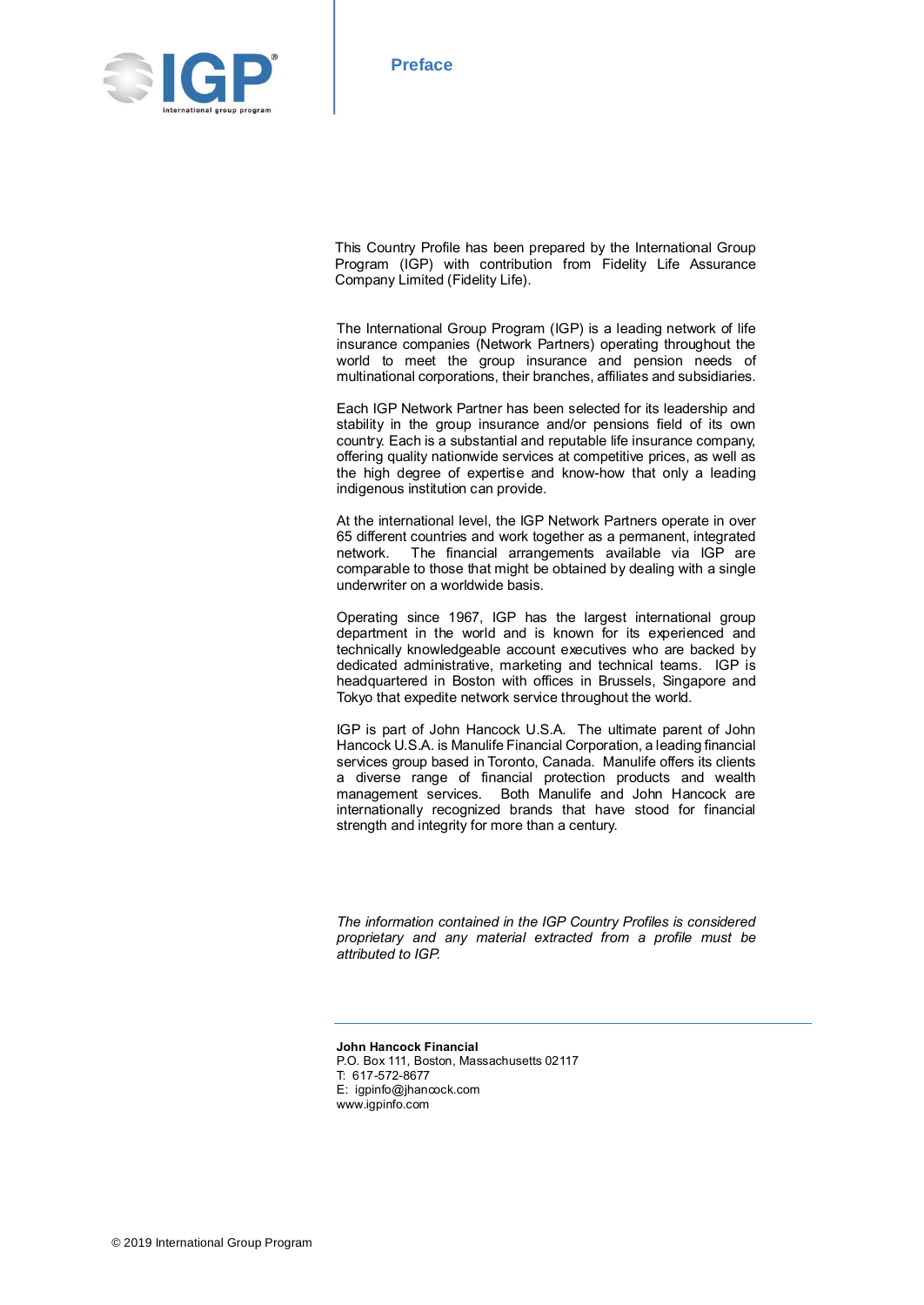

### **Contents**

#### YOUR LOCAL LINK to IGP in NEW ZEALAND

| <b>SOCIAL SECURITY</b>                          |
|-------------------------------------------------|
|                                                 |
|                                                 |
|                                                 |
|                                                 |
| Disability Benefits (Supported Living Payment)4 |
|                                                 |
|                                                 |
|                                                 |
|                                                 |
|                                                 |
|                                                 |
|                                                 |
|                                                 |
|                                                 |
|                                                 |

### CUSTOMARY PRIVATE EMPLOYEE BENEFITS

| SAMPLE EMPLOYEE BENEFIT PLANS 16 |  |
|----------------------------------|--|
|                                  |  |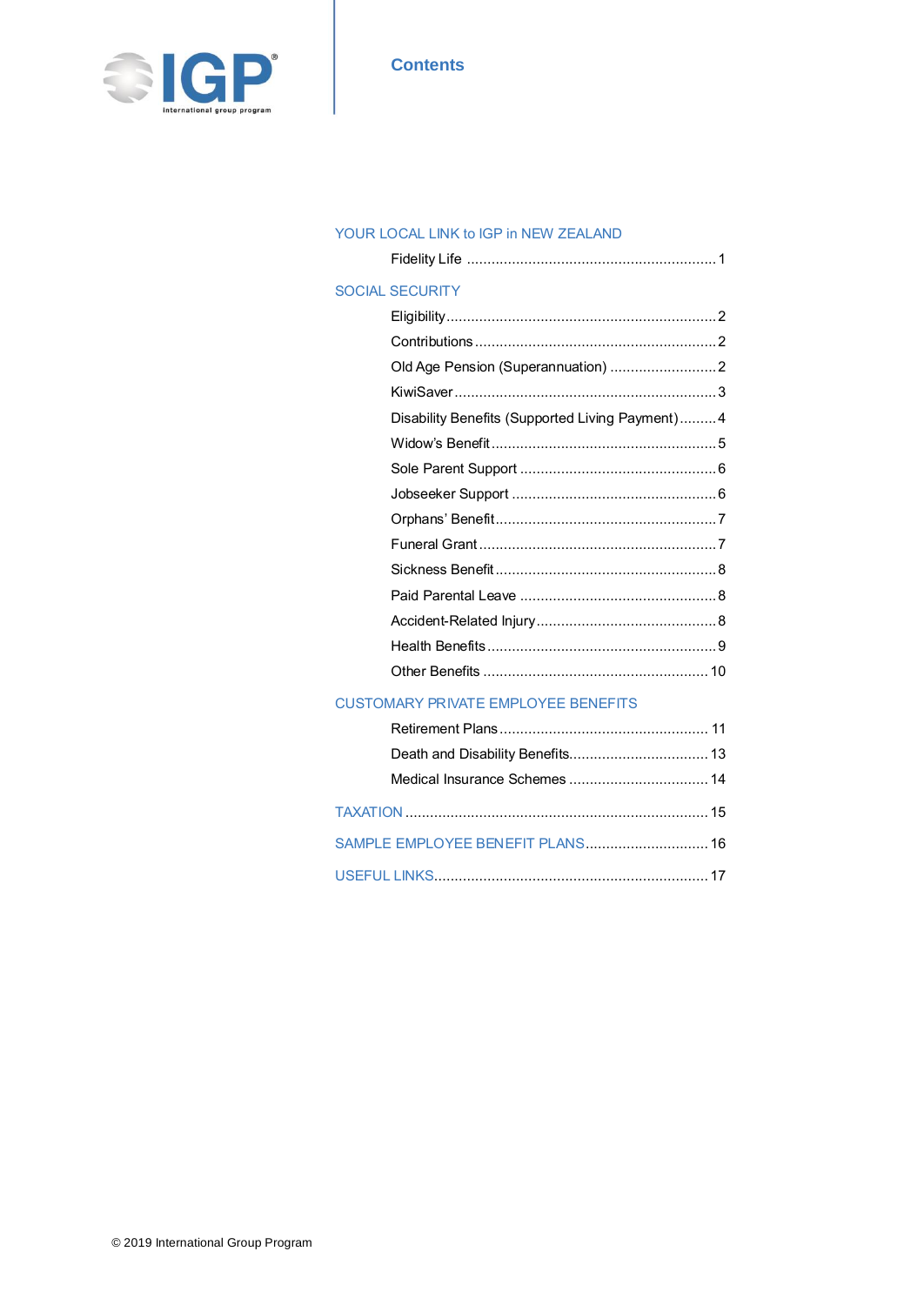

Fidelity Life is New Zealand's largest Kiwi-owned and operated life insurer and the ANZIIF 2017 and 2018 New Zealand Life Insurance Company of the Year. Their vision is to power the New Zealand sense of adventure.

Fidelity Life is in the business of paying claims. They support 300,000 customers and their families when they need it most and have paid more than \$1 billion in claims since they were founded in 1973.

Reinforcing the certainty Fidelity Life provides to its customers, the company has maintained its A- (Excellent) financial strength rating from A.M. Best for 23 consecutive years (refer to useful links for info on A.M Best scale).

Fidelity Life's experience in the group risk market goes back more than 30 years. They offer a comprehensive and innovative range of group risk products designed to meet the changing needs of employers and employees, including:

#### **Group Covers**

- Life (and terminal illness)
	- Trauma (Lump Sum Payment for specified Trauma conditions)
- Income Protection (partial salary replacement if unable to work)
- Total and Permanent Disability
- Continuation option

#### **Retail Covers**

- Life
	- Trauma
	- Trauma Multi
	- Income Protection
	- Total and Permanent Disability
	- Funeral Fund
	- Golden Life Plan
	- Business Expenses (cover for locum costs and a number of the fixed costs of keeping the business running)
	- Mortgage Protection (life, trauma and agreed value income protection, monthly mortgage repayment repayment)
- Key Person (agreed value no offset income protection cover)
- Rural Key Person
- Waiver of Premium
- Defined Disability Income
- Survivor's Income Cover

Fidelity Life products do not include any KiwiSaver products or investment products.

In January 2018 the New Zealand Super Fund become a cornerstone investor in Fidelity Life, acquiring a 42% stake and injecting capital to support further innovation and growth.

Fidelity Life is focused on a sustainable and successful future with the customer at the centre of everything it does.

The information provided is a convenient summary only and is not financial, legal or tax advice. This is not an offer of securities. Refer to the relevant Fidelity Life insurance policy for full policy wording, terms and conditions. Care has been taken to ensure that the information provided is accurate at the time of writing but may not be relied on.

For more information please visit www.fidelitylife.co.nz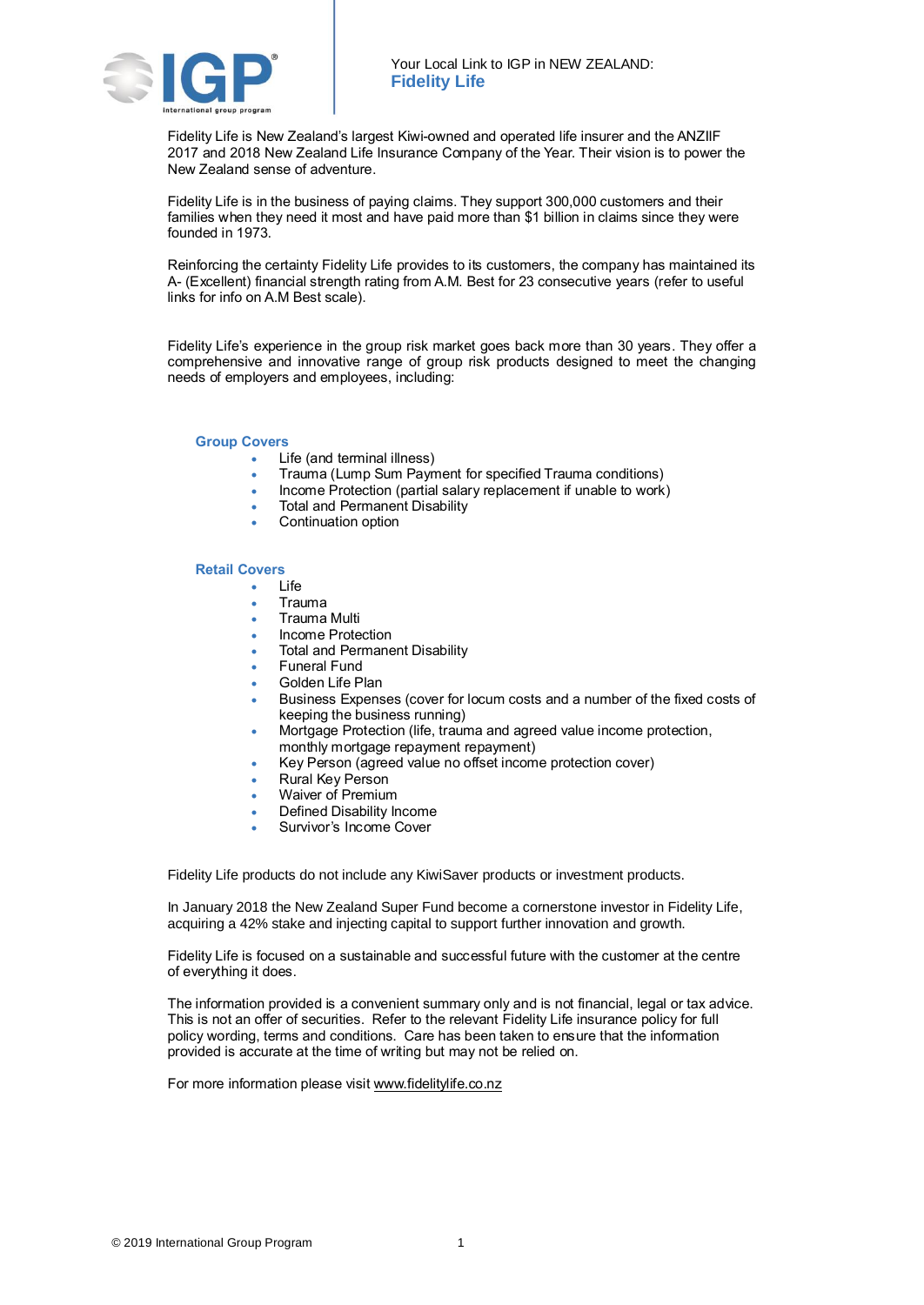

# **Social Security**

| <b>Eligibility:</b>     | All persons who meet the residency requirements are eligible. Entitlement to<br>a benefit depends on the type of benefit and the age of the insured.                                                   |
|-------------------------|--------------------------------------------------------------------------------------------------------------------------------------------------------------------------------------------------------|
| <b>Contributions:</b>   | All benefits are funded from Government revenues, except for those provided<br>by the Accident Compensation Corporation (ACC), which is funded by levies<br>assessed on both the employer and insured. |
| <b>Old Age Pension:</b> | A State pension (NZ Superannuation) is paid to qualifying individuals who are<br>at least 65 years of age and meet residency requirements.                                                             |
|                         | The amount of the benefit depends on the individual's marital and domestic<br>circumstances as indicated below. There is no asset or income test. The<br>benefit is taxable to the recipient.          |
|                         | The benefit is adjusted annually (April 1) to account for changes in the cost of<br>living and wages.                                                                                                  |
|                         | The following payments are net of tax (under tax code "M"). Payments are<br>made fortnightly and deposited directly into the insured's bank account.                                                   |
|                         | 2019 New Zealand Superannuation & Veterans' Pension (Standard Rates)                                                                                                                                   |

| <b>Status</b>                                                                 | <b>Net Weekly Rate</b> |                     | Gross          |
|-------------------------------------------------------------------------------|------------------------|---------------------|----------------|
|                                                                               | after tax at<br>"M"    | after tax at<br>"S" | Weekly<br>Rate |
| Single, living alone                                                          | \$411.15               | \$392.30            | \$475.42       |
| Single, sharing accommodation                                                 | \$379.52               | \$360.67            | \$437.14       |
| Couple, both qualify (combined)                                               | \$632.54               | \$594.84            | \$720.84       |
| Couple, both qualify (each)                                                   | \$316.27               | \$297.42            | \$360.42       |
| Couple, only one qualifies &<br>partner is included in payments<br>(combined) | \$601.22               | \$563.52            | \$682.86       |
| Couple, only one qualifies &<br>partner is included in payments<br>(each)     | \$300.61               | \$281.76            | \$341.43       |
| Couple, only one qualifies &<br>partner is NOT included in<br>payments        | \$316.27               | \$297.42            | \$360.42       |

Tax Code "M" is for primary income without a student loan.

Tax Code "S" is for secondary sources of income.

*For additional information and non-standard rates, please go to:* http://www.workandincome.govt.nz.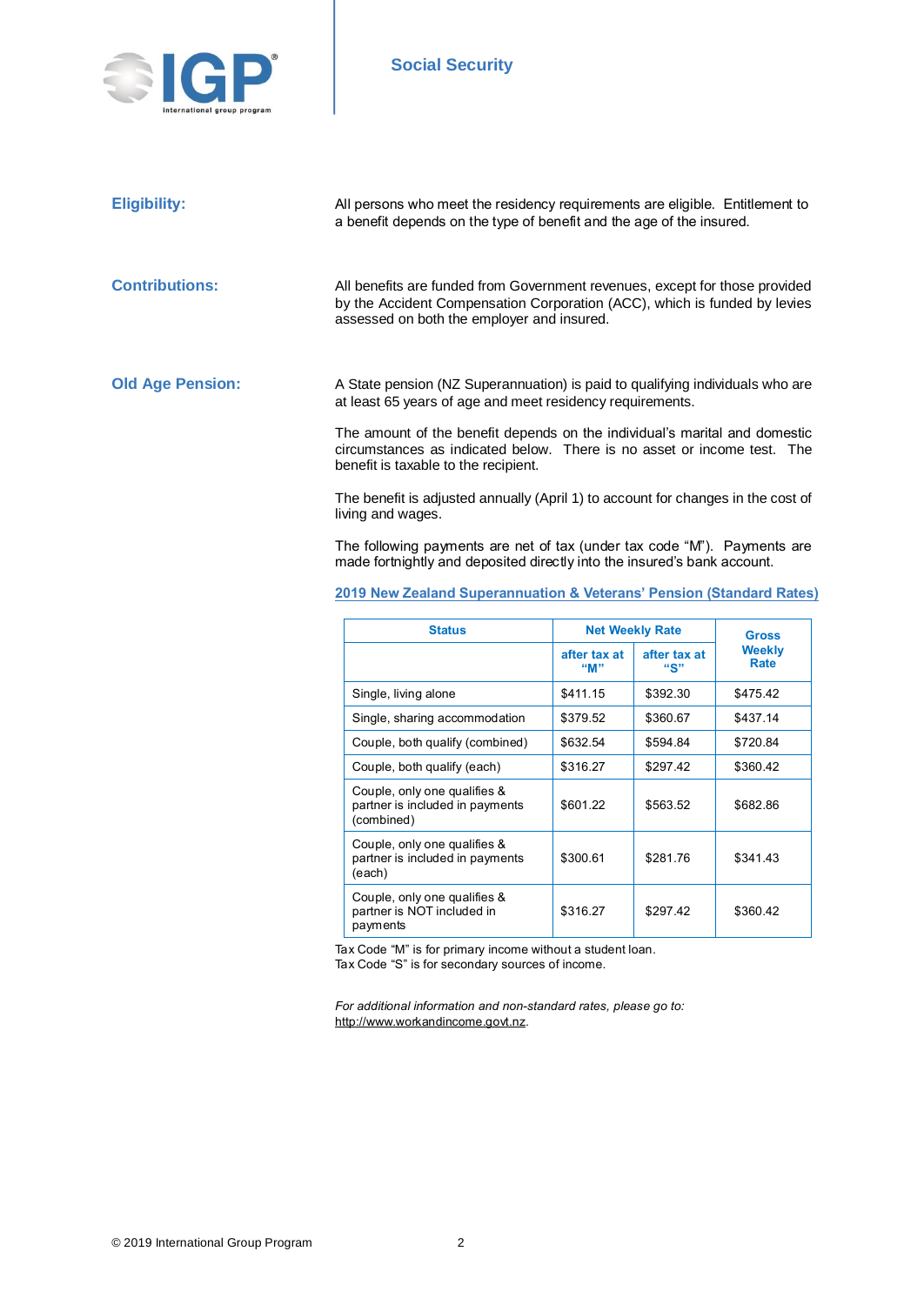

Superannuation payments are financed by taxpayers. However, in response to the increase in costs of State benefits from the greater projected proportion of the population over 65, the Government established the New Zealand Superannuation Fund in 2001 to partially pre-fund payment of New Zealand Superannuation. The New Zealand Superannuation Fund will start contributing to the cost of New Zealand Superannuation from 2035. It is anticipated that it will meet about 14% of the net cost of New Zealand Superannuation at its peak. KiwiSaver: KiwiSaver was introduced on July 1, 2007 to encourage personal savings and supplement the benefits provided by the social security program (NZ Super). KiwiSaver is a voluntary savings initiative designed to make it easier for New Zealanders to save for their future. KiwiSaver members are able to access their savings when they are eligible for NZ Super (currently age 65) or after five years' membership, whichever is later. Being a KiwiSaver member does not affect the eligibility for NZ Super. The Government provides the following incentives for KiwiSavers: Yearly tax credit for members up to NZD 521.43 per year Compulsory employer contributions for contributing employees Subsidy for first-time home buyers (if member qualifies) Tax on investment returns based on individual's own tax rate KiwiSaver schemes are governed by trust deeds and regulated like superannuation schemes. Plan providers must be certified by the Department of Inland Revenue. The Government Actuary, which is part of the Ministry of Economic Development's Insurance and Superannuation Unit (ISU), regulates the schemes and maintains an official register of approved schemes. Employers can but are not required to offer their own company-specific KiwiSaver plan. However, even in the absence of their own plan, employers are required to fulfill an administrative role on behalf of their employees. Employers must provide new employees and others interested in KiwiSaver schemes with information. The Government provides information packets that can be distributed to employees. Employers are also responsible for forwarding employee enrollment information to Inland Revenue and for deducting employees' contributions from gross salary or wages. The Department of Inland Revenue receives member and employer contributions and transfers them to the selected KiwiSaver plan provider for investing. All new employees between the ages of 18 and 65 are automatically enrolled in the program, although they can opt out between the second and eighth week of employment. Any contributions made during this time will be refunded. The self-employed and those who aren't in the labor force, including people younger than age 18 and between ages 60-65, can establish a KiwiSaver plan via a registered provider.

> Employees are allowed to select the KiwiSaver plan that will manage their contributions but can only be enrolled in one plan at a time.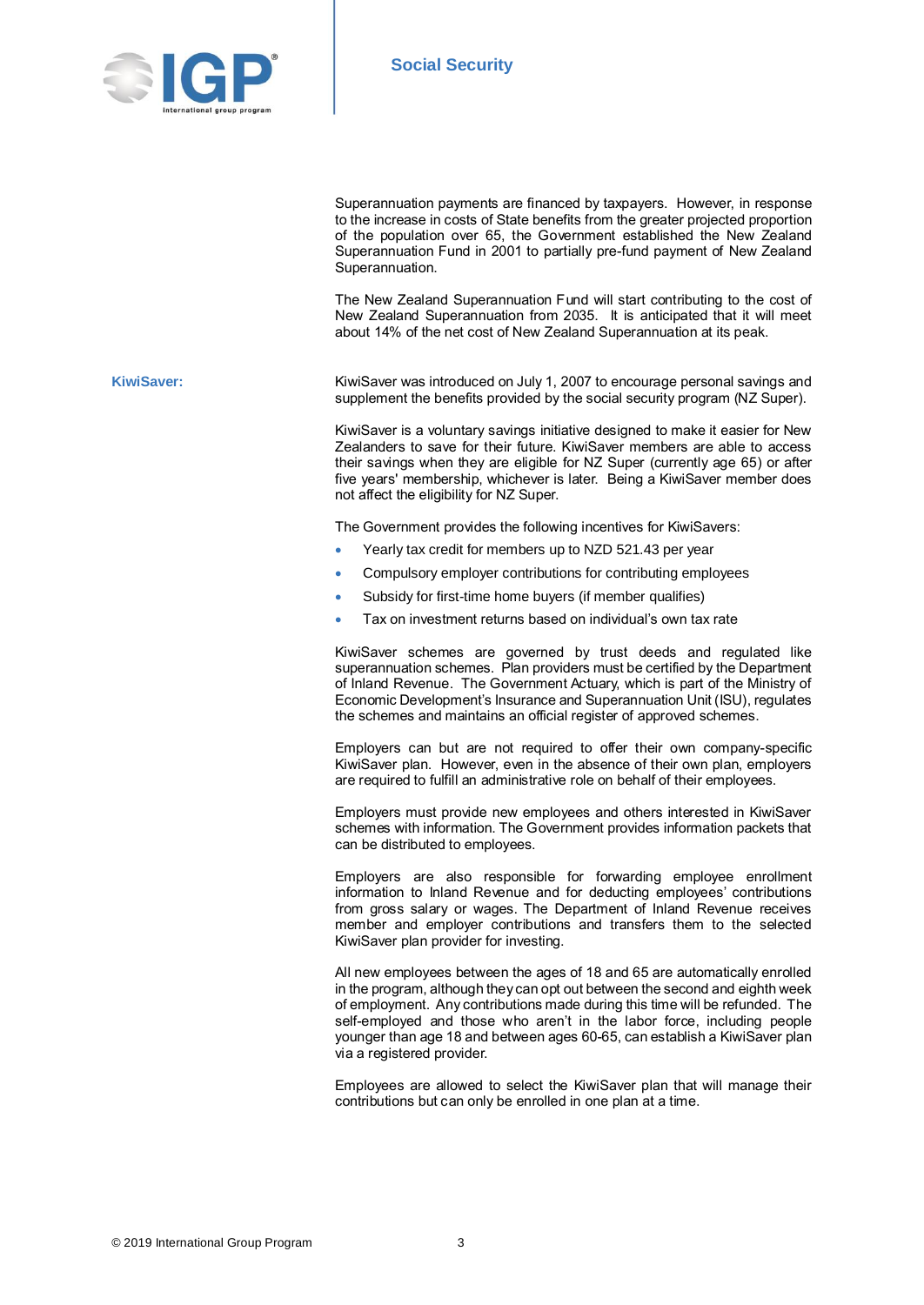

|                                  | If a specific KiwiSaver provider is not chosen by the employee, the employer<br>can enroll them with their provider, if there is one, or they will be enrolled in a<br>plan managed by a default provider that has been chosen for them by the<br>Government.                                                                                                                                |                                      |
|----------------------------------|----------------------------------------------------------------------------------------------------------------------------------------------------------------------------------------------------------------------------------------------------------------------------------------------------------------------------------------------------------------------------------------------|--------------------------------------|
|                                  | Employees can choose to contribute 3%, 4%, 6%, 8% or 10% of gross income<br>and make additional voluntary contributions. If a members doesn't choose an<br>amount, the default rate of 3% will apply. Employers are required to contribute<br>a minimum of 3% of the employee's gross salary. Self-employed and those<br>not working can also contribute to a KiwiSaver account.             |                                      |
|                                  | The Government provides a member tax credit for contributing KiwiSaver<br>members, ability to withdraw accumulated contributions for first-time home<br>buyers and investment tax at the lower of the individual's income tax rate and<br>the company income tax rate.                                                                                                                       |                                      |
|                                  | KiwiSaver plans are administered by providers licensed by the Financial<br>Markets Authority with an independent trustee as custodian of assets.<br>Members can select any authorized KiwiSaver scheme and if no selection is<br>made the member is enrolled with a provider designated by the employer (if<br>any) or by rotation to one of eight default providers selected by Government. |                                      |
|                                  | Upon becoming eligible to withdraw, members can take their investment as a<br>lump sum, have regular payments made to their bank account, leave the<br>money in the plan until it's needed or transfer the funds to another investment<br>product.                                                                                                                                           |                                      |
|                                  | Additional information can be found on: http://www.kiwisaver.govt.nz                                                                                                                                                                                                                                                                                                                         |                                      |
| <b>Disability Benefits:</b>      |                                                                                                                                                                                                                                                                                                                                                                                              |                                      |
| <b>Supported Living Payment:</b> | The Invalid's Benefit was replaced by the Supported Living Payment on July<br>15, 2013. The Supported Living Payment is a weekly benefit paid to an<br>individual of at least 16 years of age, meeting the residency requirements and<br>who is permanently or severely disabled. The benefit is means-tested and<br>subject to taxation.                                                    |                                      |
|                                  | The individual must be assessed with a permanent and severe loss of capacity<br>to work due to ongoing illness, injury, blindness or other disability. Assistance<br>is also available to help the employee re-enter the workforce to the level that<br>his/her medical or health condition permits.                                                                                         |                                      |
| Eligibility:                     | Permanently and severely restricted in your capacity because of a health<br>condition, injury or disability means:                                                                                                                                                                                                                                                                           |                                      |
|                                  | Permanently unable to work due to a health condition, injury or disability<br>or                                                                                                                                                                                                                                                                                                             |                                      |
|                                  | Totally blind or<br>٠                                                                                                                                                                                                                                                                                                                                                                        |                                      |
|                                  | Caring full-time for someone at home who would otherwise need to be<br>hospitalized or in a residential treatment facility and who is not their<br>spouse or partner; and                                                                                                                                                                                                                    |                                      |
| Benefits:                        | Supported Living Payments as of April 2019:                                                                                                                                                                                                                                                                                                                                                  |                                      |
|                                  | <b>Supported Living Payment: Without Children</b>                                                                                                                                                                                                                                                                                                                                            | <b>Weekly Payment</b><br>(after tax) |
|                                  | Single: 16-17 years, at home                                                                                                                                                                                                                                                                                                                                                                 | \$221.48                             |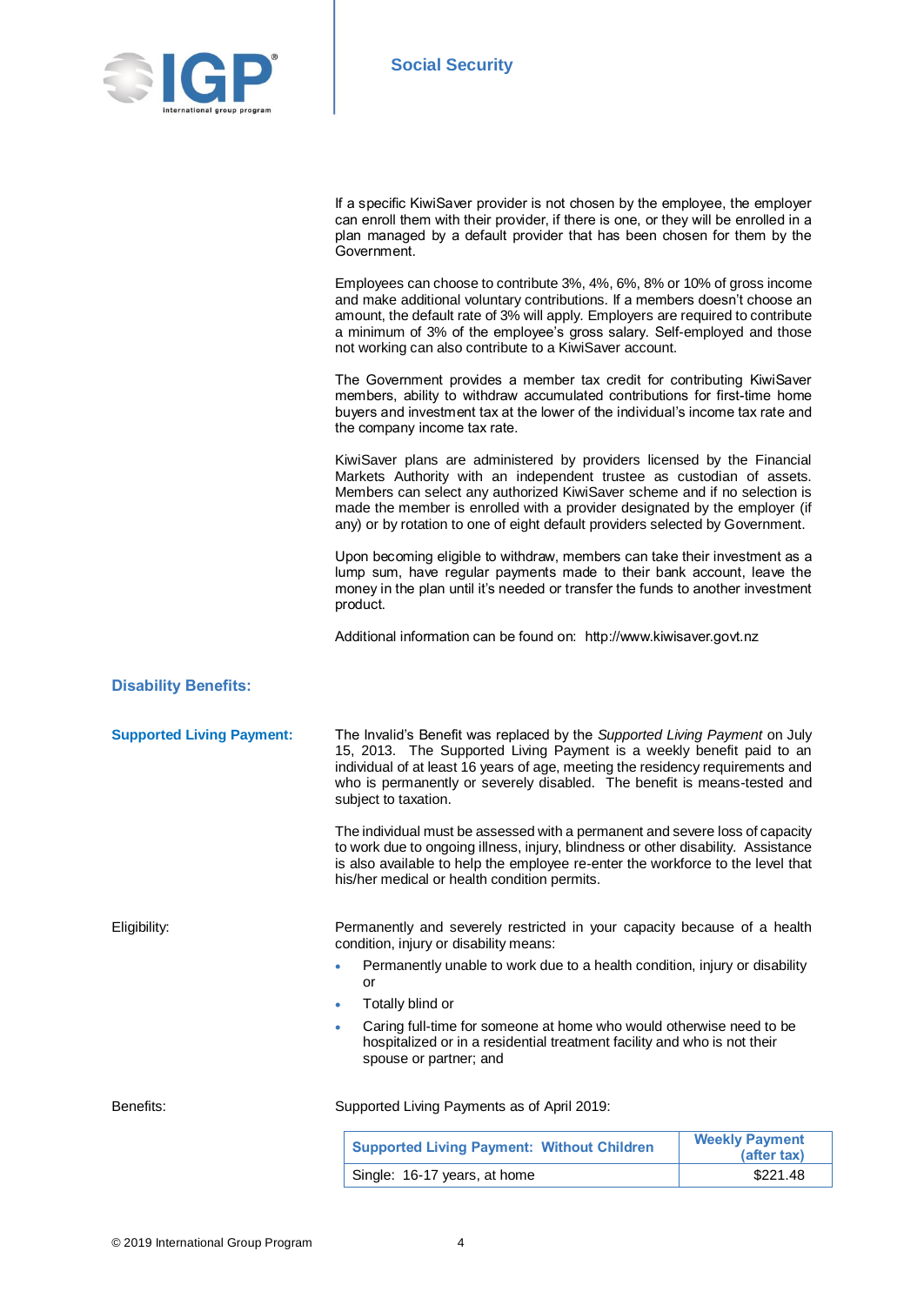

| Single: 18 years or over                                                                                                     | \$273.70 |
|------------------------------------------------------------------------------------------------------------------------------|----------|
| Married, civil union or de facto couple (total)                                                                              | \$456.14 |
| Married, civil union or de facto couple (each)                                                                               | \$228.07 |
|                                                                                                                              |          |
| <b>Supported Living Payment: With Children</b>                                                                               |          |
| Sole Parent                                                                                                                  | \$385.60 |
| Married, civil union or de facto couple with 1 or<br>more children (total)                                                   | \$482.20 |
| Married, civil union or de facto couple with 1 or<br>more children (each)                                                    | \$241.10 |
| Married, civil union or de facto couple with 1<br>partner not on benefit and 1 or more children (total)                      | \$254.12 |
| Married, civil union or de facto couple with 1<br>partner on NZ Super or Veteran's Pension and 1 or<br>more children (total) | \$254.12 |

Those seeking employment are eligible for financial assistance with the costs of accommodation and childcare. They may also qualify for the Work Bonus or a Transition to Work grant. The Work Bonus is an incentive payment available to individuals who choose to work even though it is not a condition for receiving the benefit.

Contributions: Benefits are funded from Government revenues.

Widow's Benefit: The widow's (survivor's) benefit was discontinued on July 14, 2013. Individuals who were receiving this benefit were transferred to either the *Sole Parent Support* or *Jobseeker Support* benefit depending on whether they had children or the age of their youngest child.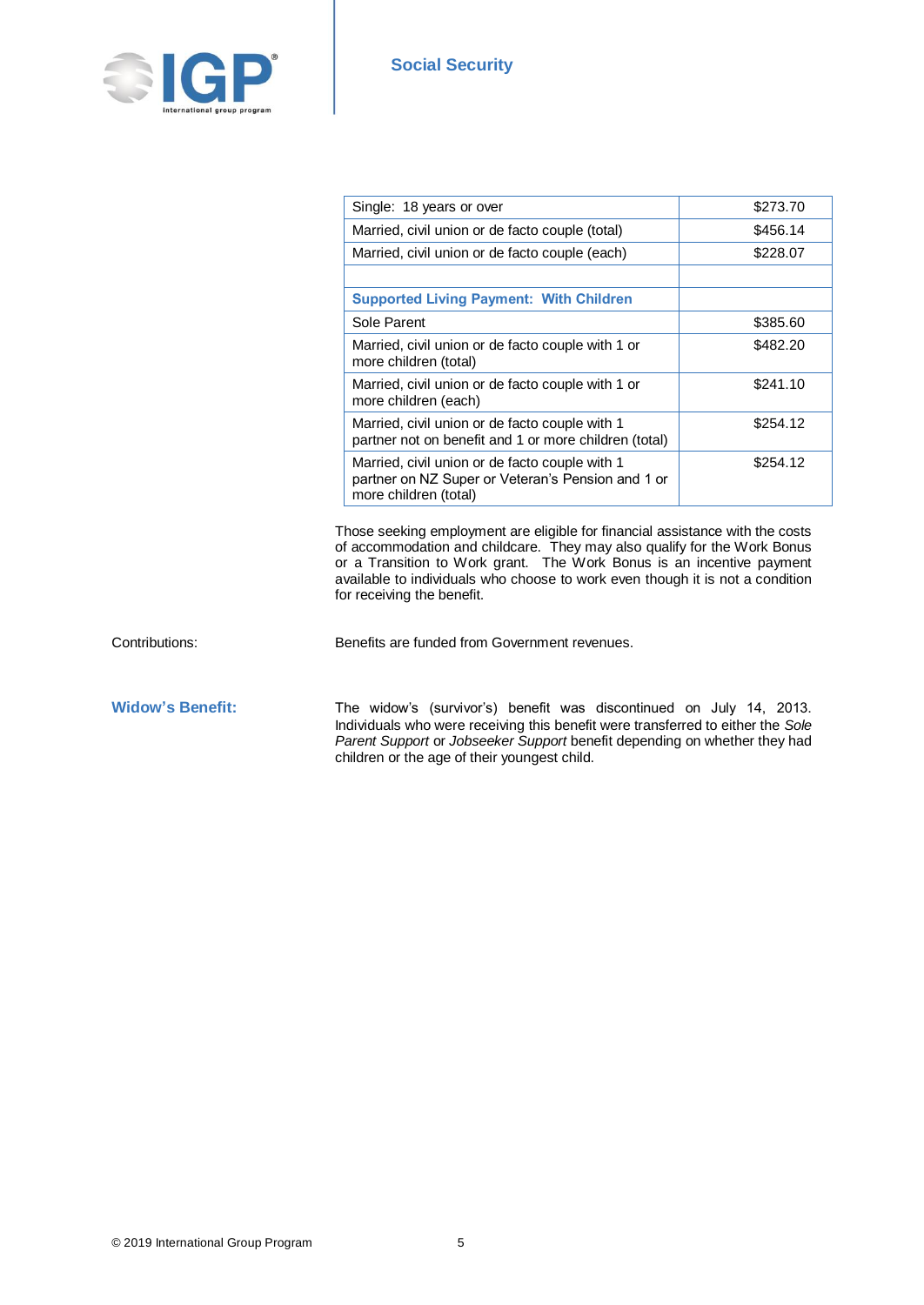

| <b>Sole Parent Support:</b>                                | The Sole Parent Support Benefit provides a weekly payment to single parents<br>and caregivers of dependent children and assists them with finding part-time<br>employment.                                                                                                                                                                         |                                             |
|------------------------------------------------------------|----------------------------------------------------------------------------------------------------------------------------------------------------------------------------------------------------------------------------------------------------------------------------------------------------------------------------------------------------|---------------------------------------------|
| Eligibility:                                               | Individuals are eligible for Sole Parent Support if they:                                                                                                                                                                                                                                                                                          |                                             |
|                                                            | Have dependent child(ren) under the age of 14<br>۰                                                                                                                                                                                                                                                                                                 |                                             |
|                                                            | Are 20 years of age or older<br>٠                                                                                                                                                                                                                                                                                                                  |                                             |
|                                                            | Not in a relationship<br>٠                                                                                                                                                                                                                                                                                                                         |                                             |
|                                                            | Without adequate financial means<br>۰                                                                                                                                                                                                                                                                                                              |                                             |
|                                                            | Are a citizen of New Zealand or permanent resident who has lived in<br>۰<br>New Zealand for at least two continuous years                                                                                                                                                                                                                          |                                             |
| Benefits:<br>Sole Parent Support Benefit as of April 2019: |                                                                                                                                                                                                                                                                                                                                                    |                                             |
|                                                            | <b>Sole Parental Support Benefit</b>                                                                                                                                                                                                                                                                                                               | <b>Weekly Payment</b><br>(after tax at "M") |
|                                                            | Sole Parent                                                                                                                                                                                                                                                                                                                                        | \$339.69                                    |
|                                                            | Only one parent or caregiver can receive the Sole Parent Support benefit.<br>Beneficiaries may be required to attend job training or seminars to prepare<br>them to find employment. Individuals who are studying or seeking to<br>improve their job skills may be eligible for a Training Incentive Allowance or<br>Sole Parent Study Assistance. |                                             |
| <b>Jobseeker Support:</b>                                  | Jobseeker support helps people find employment and provides them with a<br>weekly payment until they do.                                                                                                                                                                                                                                           |                                             |
| Eligibility:                                               | Individuals are eligible for Jobseeker support if they are:                                                                                                                                                                                                                                                                                        |                                             |
|                                                            | Unemployed and looking for a job<br>٠                                                                                                                                                                                                                                                                                                              |                                             |
|                                                            | Employed part time but seeking additional work<br>٠                                                                                                                                                                                                                                                                                                |                                             |
|                                                            | Unemployed or working less than full time due to a health condition,<br>injury or disability                                                                                                                                                                                                                                                       |                                             |
|                                                            | Those seeking Jobseeker support must be:                                                                                                                                                                                                                                                                                                           |                                             |
|                                                            | Willing to accept suitable employment<br>۰                                                                                                                                                                                                                                                                                                         |                                             |
|                                                            | 18 and over or over the age of 20 with dependent children<br>٠                                                                                                                                                                                                                                                                                     |                                             |
|                                                            | A citizen of New Zealand or permanent resident who has lived in New<br>٠<br>Zealand for at least two continuous years                                                                                                                                                                                                                              |                                             |
|                                                            | Jobseeker support includes assistance with skill development, resumes, and<br>finding a job or starting a business.                                                                                                                                                                                                                                |                                             |
| Benefits:                                                  | Jobseeker Benefits as of April 2019:                                                                                                                                                                                                                                                                                                               |                                             |
|                                                            | <b>Jobseeker Support: Without Children</b>                                                                                                                                                                                                                                                                                                         | <b>Weekly Payment</b><br>(after tax)        |

Single: 18-19 years, at home \$145.98 Single: 18-19 years away from home \$182.47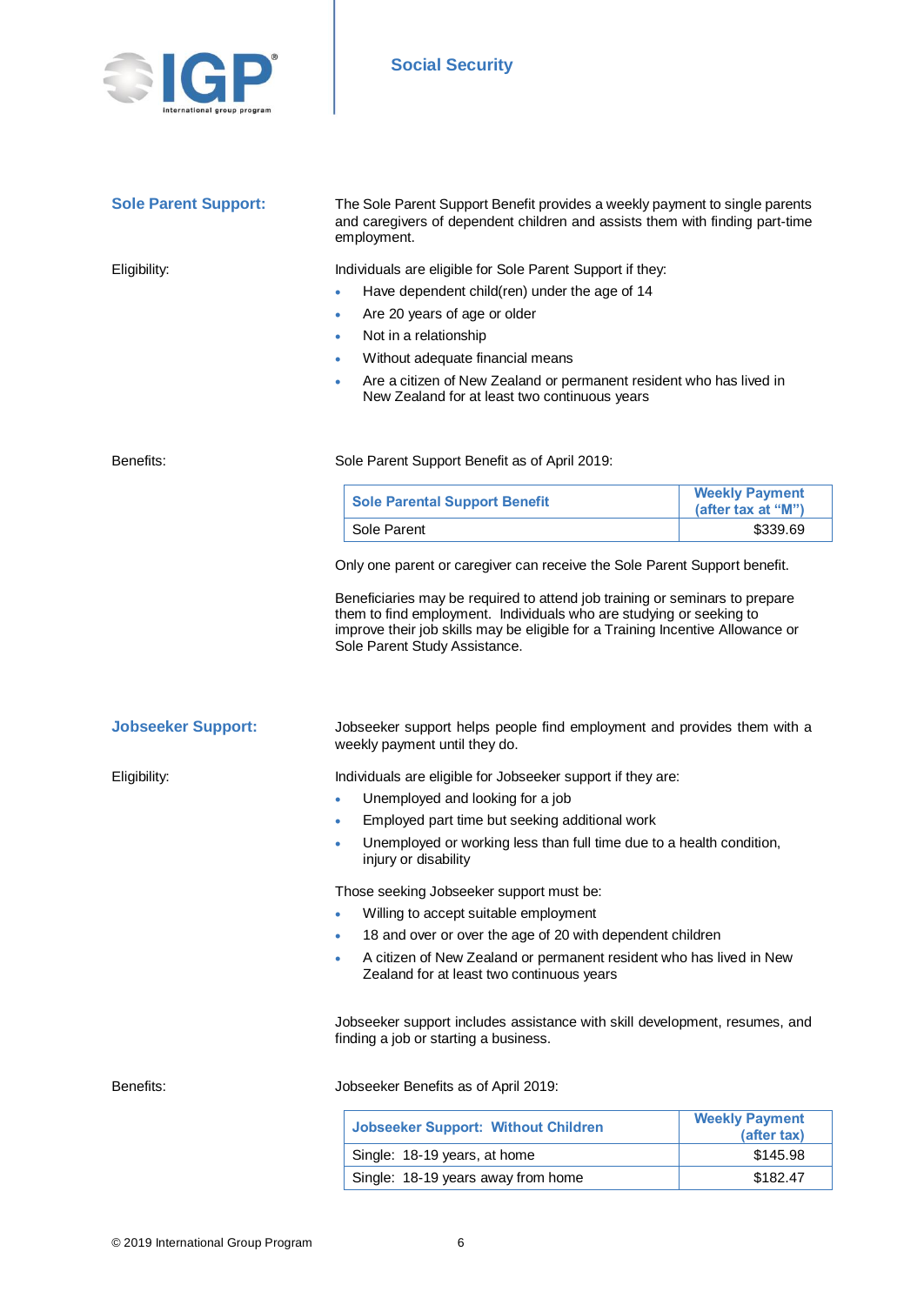

| Single: 20-24 years                                                                                                          | \$182.47 |
|------------------------------------------------------------------------------------------------------------------------------|----------|
| Single: 25 years or over                                                                                                     | \$218.98 |
| Married, civil union or de facto couple (total)                                                                              | \$364.94 |
| Married, civil union or de facto couple (each)                                                                               | \$182.47 |
|                                                                                                                              |          |
| <b>Jobseeker Support: With Children</b>                                                                                      |          |
| Sole Parent                                                                                                                  | \$339.69 |
| Married, civil union or de facto couple with 1 or<br>more children (total)                                                   | \$391.00 |
| Married, civil union or de facto couple with 1 or<br>more children (each)                                                    | \$195.50 |
| Married, civil union or de facto couple with 1<br>partner not on benefit and 1 or more children (total)                      | \$208.53 |
| Married, civil union or de facto couple with 1<br>partner on NZ Super or Veteran's Pension and 1 or<br>more children (total) | \$208.53 |

# **Orphan's or Unsupported**

**Child's Benefit:** Provided to New Zealand citizens and permanent residents who are caring for a child 18 years of age or younger who is financially dependent on the caregiver. The caregiver must expect to take care of the child for at least 12 months and not be the child's adoptive or natural parent.

| Rates as of April 1, 2018 | <b>Weekly Payment</b><br>(not taxed) |
|---------------------------|--------------------------------------|
| Under 5 years             | \$172.84                             |
| 5-9 years                 | \$197.27                             |
| 10-13 years               | \$215.53                             |
| 14 years and older        | \$233.71                             |

**Funeral Grant:** A benefit of up to NZD 2,093.31 is paid to the surviving spouse, partner or dependent child to pay for the insured's funeral expenses. The benefit is means-tested but not taxable.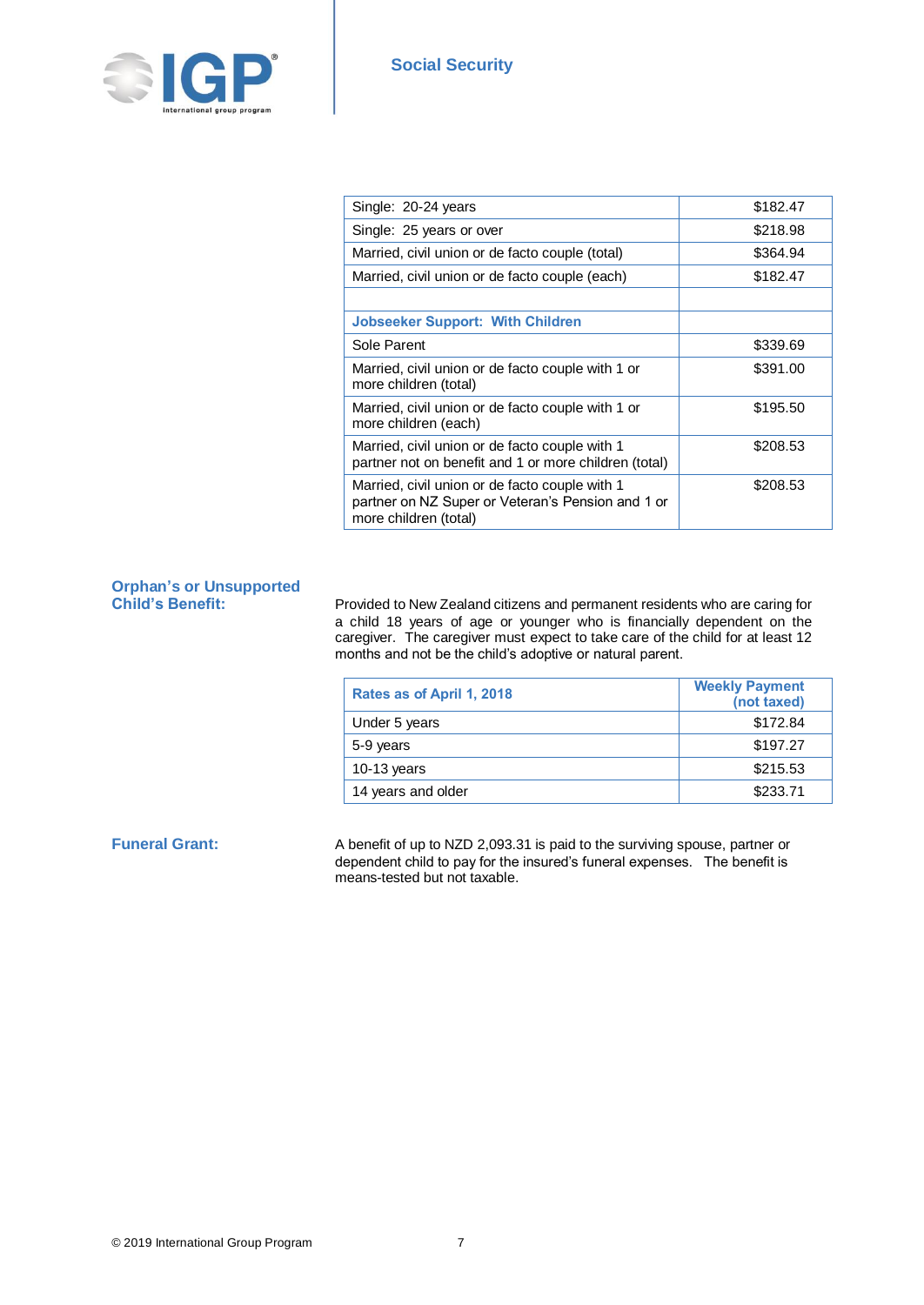

**Sickness Benefit:** The Sickness Benefit was replaced by the Jobseeker Support Benefit as of July 15, 2013. *Please see information above on the Jobseeker Support Benefit.*

**Paid Parental Leave:** Paid Parental Leave is a payment provided to eligible working mothers and other primary care givers, such as adopted parents, Home for Life parents, grandparents with full-time child care responsibilities and permanent guardians. The payments cover the loss of income due to parental leave or when work is stopped to care for a new-born or adopted child under the age of six. All or part of the benefit can be transferred to an eligible partner.

> Paid parental leave payments equal the employee's average weekly earnings up to a maximum of NZD 585.80 a week before tax. The employee receives the average of the highest 26 weeks of earnings up to the date of birth or the date he or she takes custody of the child.

Maximum number of weeks of payments:

| <b>Birth or Due Date</b>                                                     | <b>Maximum Number</b><br>of Weeks |
|------------------------------------------------------------------------------|-----------------------------------|
| Baby is born or expected on or after July 1, 2018<br>but before July 1, 2020 | Up to 22 weeks                    |
| Baby is born or expected on or after July 1, 2020                            | Up to 26 weeks                    |

If a baby is born more than three weeks early, extra payments can be made to what would have been the 36<sup>th</sup> week of pregnancy.

| <b>Accident-Related Injury:</b> | New Zealand has a no-fault accident compensation scheme that provides<br>comprehensive, 24-hour, no-fault insurance cover for all accident-related<br>injuries, regardless of whether or not they are work-related. The scheme is<br>managed by the Accident Compensation Corporation (ACC).                                                          |
|---------------------------------|-------------------------------------------------------------------------------------------------------------------------------------------------------------------------------------------------------------------------------------------------------------------------------------------------------------------------------------------------------|
| Eligibility:                    | All residents of New Zealand and visitors to New Zealand.                                                                                                                                                                                                                                                                                             |
| Contributions:                  | Funding comes from levies paid by businesses, including: the self-employed,<br>motor vehicle owners, motor vehicle license fees, employees and via<br>Government revenues. Levies for businesses depend on the type of industry<br>and associated risk factors. Levies are set annually.                                                              |
| Benefits:                       | The accident compensation scheme provides income replacement up to 80%<br>of pre-injury weekly earnings (up to \$128,470 maximum liable income level),<br>lump sum payments in cases of permanent disability and independence<br>allowances. It also pays some of the costs for hospital services, prescription<br>drugs, x-rays and specialist fees. |
|                                 | ACC also provides a range of services that aim to reduce the impact of injury<br>on individuals and the community.                                                                                                                                                                                                                                    |
|                                 | The injured party cannot sue for personal injuries other than for exemplary<br>damages. This condition applies to visitors as well.                                                                                                                                                                                                                   |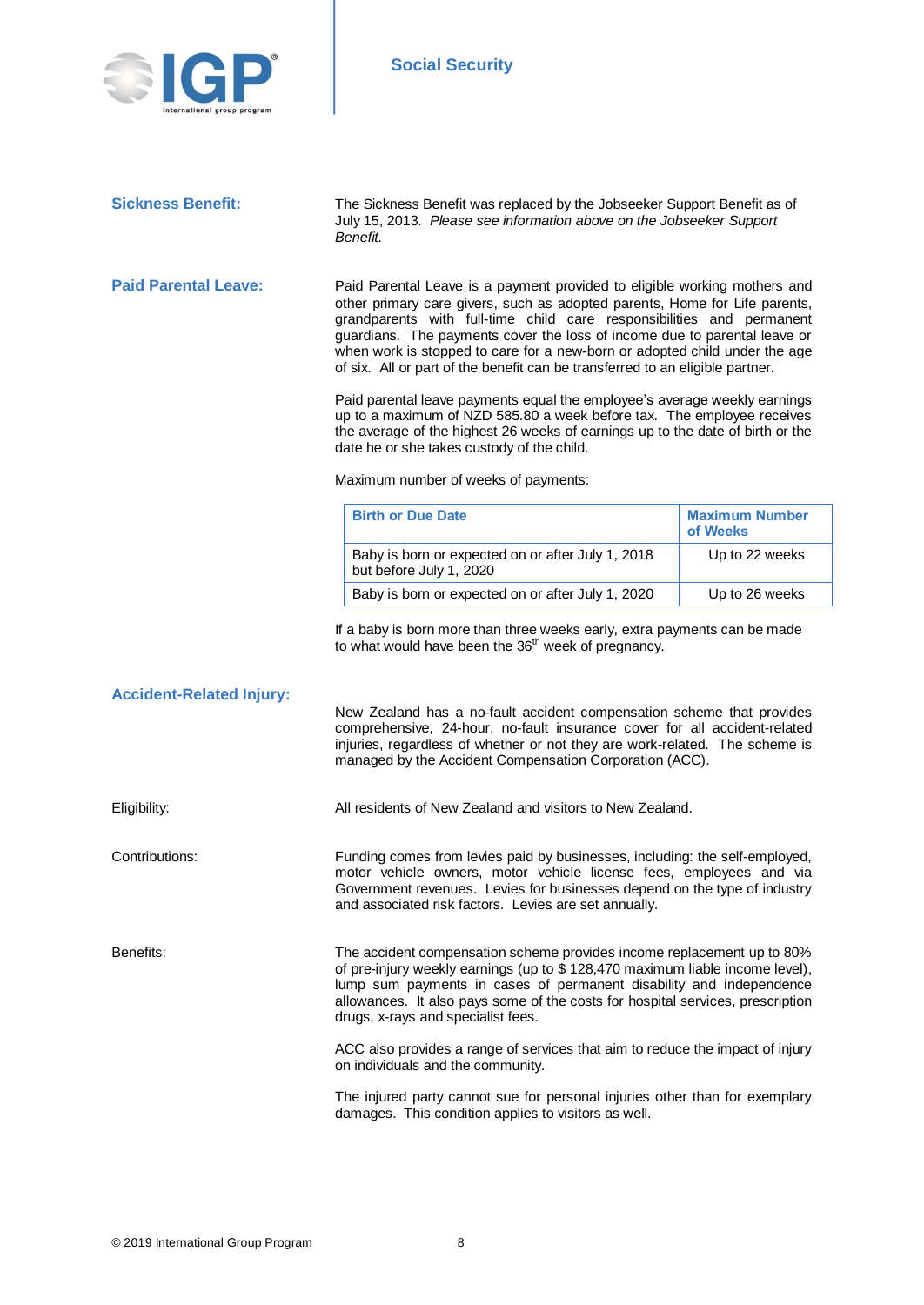

**Health Benefits:** Hospital and specialist healthcare in New Zealand is largely free to residents and funded through general taxation.

Health care is available for free or at a low cost and covers inpatient care at public hospitals, general practitioner care for children under the age of six years, maternity services and some laboratory tests.

Partial subsidies are provided for general practitioner visits for adults and children aged six or over.

Highly subsidised treatment is available at either public or private facilities in the event of an accident through the ACC scheme. Dental care is free for school-age children up to age 18.

Low income families receive a Community Services Card (CSC) for reduced cost prescription drugs, specialist visits, children's eyeglasses (up to age 15) and travel and lodging assistance for certain hospitalisations, as well as home care help.

Cost for treatment in private hospitals is not subsidized. No reimbursements are paid for dental care for adults, physical therapy, and work-related injuries.

Subsidies are provided by the Accident Compensation Corporation (ACC) for treatment of accident-related injuries.

Public hospitals provide treatment for most hospital admissions, including emergencies. However, non-urgent medical treatment is subject to waiting lists.

A booking system for non-urgent surgery and first specialist assessments has the following key characteristics:

- A system of determining priority for a service, according to need (mostly using a points system)
- A booked date for surgery or treatment within six months, according to priority
- A process for referring those who do not meet the criteria back to their general practitioner for on-going management

The Government subsidises pharmaceuticals, laboratory services and some diagnostic imaging services for everyone.

General practitioner visits for children under six are provided free in most cases, and there are subsidies for people on low incomes with a Community Services Card (CSC) and those with high healthcare needs (High User Cards and Prescription Subsidy needs). The extra subsidies reduce the cost of doctor visits and prescription charges.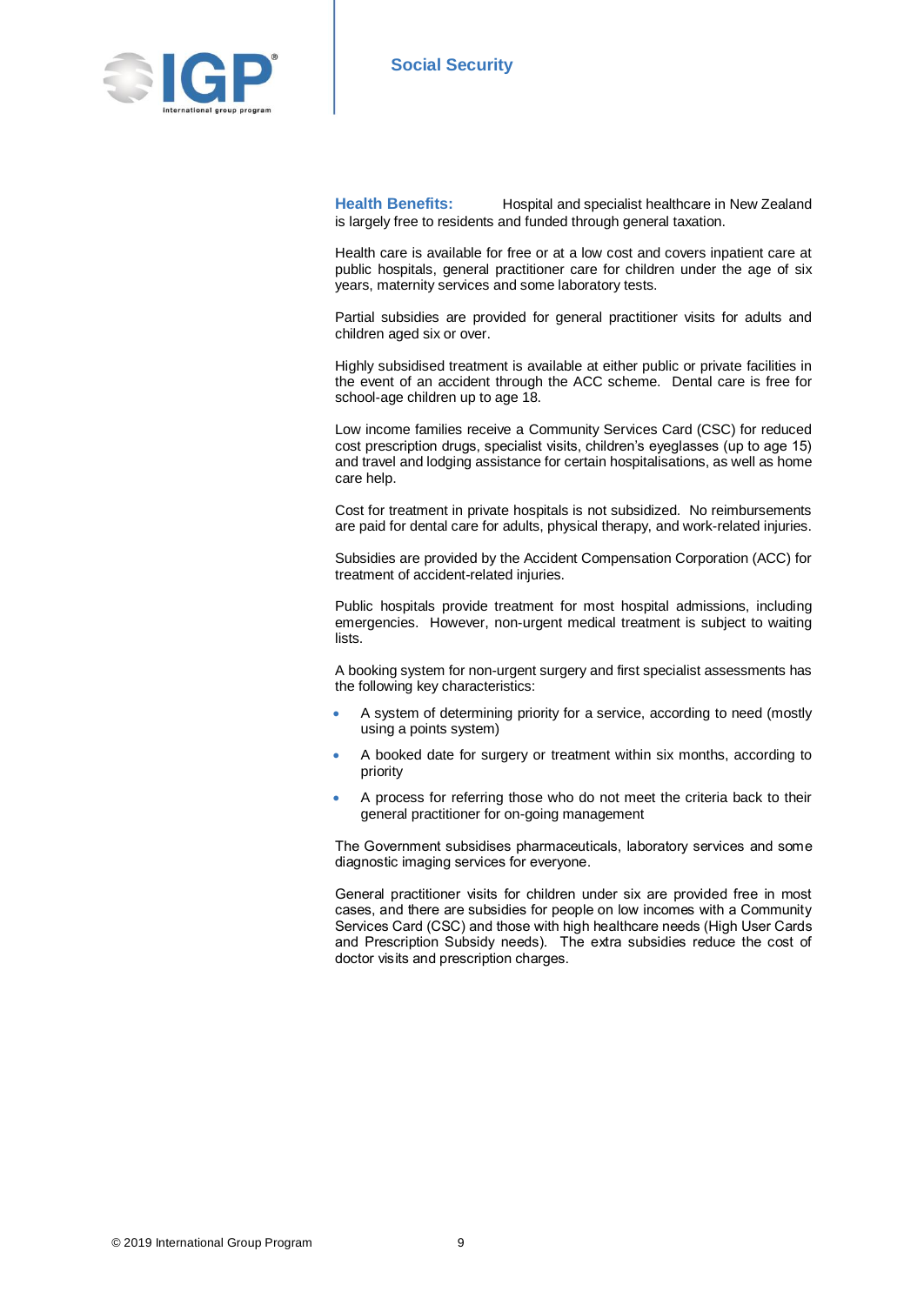

**Other Benefits:** New Zealand has a comprehensive benefit system funded through general taxation. Apart from retirement pension, the main benefits are for unemployment and sickness.

> Other benefits include sole parent benefits, student allowances, veteran's pensions, accommodation subsidies, child care subsidies, and residential care subsidies.

> Tax assistance is available for low-income working families, who have children ages 18 or younger who are not financially independent.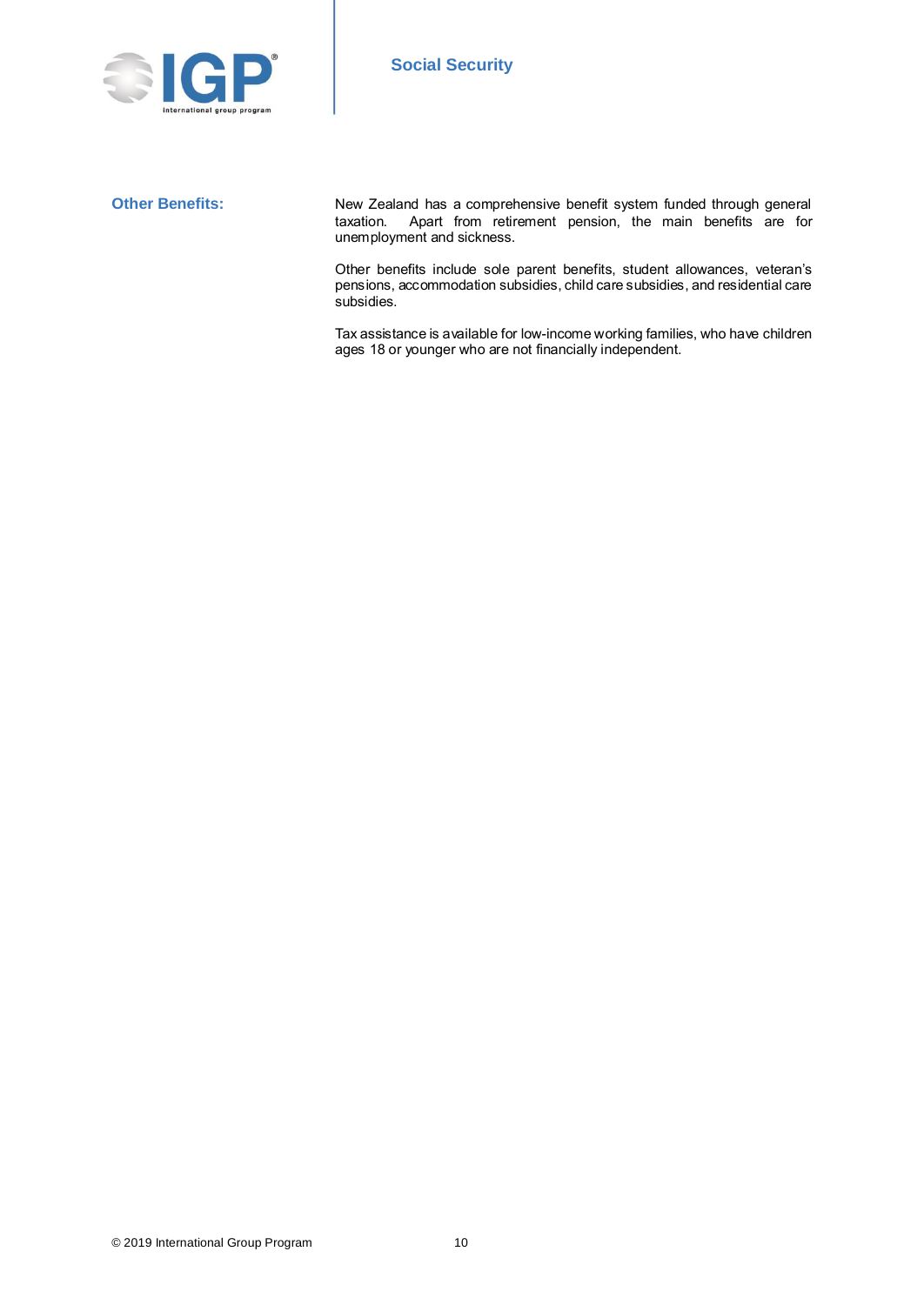

| <b>Retirement Plans:</b>  | Discretionary superannuation funds (either defined benefit or defined<br>contribution) are offered to all permanent employees after a waiting period of<br>6 to 12 months. Most defined benefit plans are closed to new members. New<br>members are eligible to join defined contribution or other types of hybrid plans.                                                                                                                                                                                                                |
|---------------------------|------------------------------------------------------------------------------------------------------------------------------------------------------------------------------------------------------------------------------------------------------------------------------------------------------------------------------------------------------------------------------------------------------------------------------------------------------------------------------------------------------------------------------------------|
|                           | In the absence of any tax incentives for private superannuation, the number of<br>employees enrolled in employer superannuation schemes, as well as the<br>number of these schemes themselves decreased significantly over the 1990s.                                                                                                                                                                                                                                                                                                    |
|                           | The impact of a costly disclosure regime introduced in the late 1990s and<br>greater focus on the responsibilities taken on by employers as trustees of<br>these schemes encouraged a number of employers to transfer their employer<br>schemes to Master Trusts. Under a Master Trust, many employers participate,<br>allowing fixed expenses such as disclosure and compliance to be spread over<br>many employers and members.                                                                                                        |
|                           | With the State-provided New Zealand Superannuation at a fixed level,<br>regardless of income, the State benefit is a relatively more adequate benefit<br>for the lower paid.                                                                                                                                                                                                                                                                                                                                                             |
|                           | As superannuation savings are treated like any other form of savings, there is<br>no requirement to take the retirement benefits in the form of a pension. As a<br>result, retirement benefits are almost invariably taken in the form of a lump<br>sum (even for defined benefit pension schemes, a full commutation option is<br>typical) with the individual taking responsibility for turning this into an income<br>stream. While the purchase of annuities from life offices is an option, very few<br>retirees do this.           |
|                           | Consistent with international trends, many older defined benefit pension<br>schemes have converted to defined contribution schemes or were closed to<br>new entrants. New employer superannuation schemes are invariably defined<br>contribution. This was confirmed in 2007 with the introduction of KiwiSaver,<br>which operates on a defined contribution basis.                                                                                                                                                                      |
|                           | After the closure of the Government Superannuation Fund in 1992, access to<br>workplace superannuation for public servants has been very limited. However,<br>a superannuation scheme was established for primary teachers late in 2002<br>with a 1% employer subsidy (after tax). A savings scheme for all public<br>servants was introduced in June 2004. Under this scheme, the Government<br>matches employee contributions up to a maximum of 1.5% of salary in the first<br>year and 3% in subsequent years, less withholding tax. |
| Workplace Superannuation: | Most schemes require members to contribute with a common contribution rate<br>of 5% of salary or wages. Employers often contribute at this level or provide<br>higher paid employees with a higher subsidy. Some employers simply provide<br>the superannuation plan, maybe paying for fees, with members deciding on<br>the level of contributions they will make.                                                                                                                                                                      |
|                           | An increasing number of schemes offer variable member and employer<br>contributions to allow for individual member requirements (particularly<br>integration with New Zealand Superannuation) and the ability to benefit from<br>substituting member for employer contributions for higher income earners.                                                                                                                                                                                                                               |
|                           | Registered Superannuation Plans are established under a trust. Smaller<br>employers tend to handle their plans through a multi-employer trust, while<br>larger employers usually have the administrative and investment functions<br>handled by a separate organisation. Insurance companies can frequently                                                                                                                                                                                                                              |

handle both the administrative and investment functions.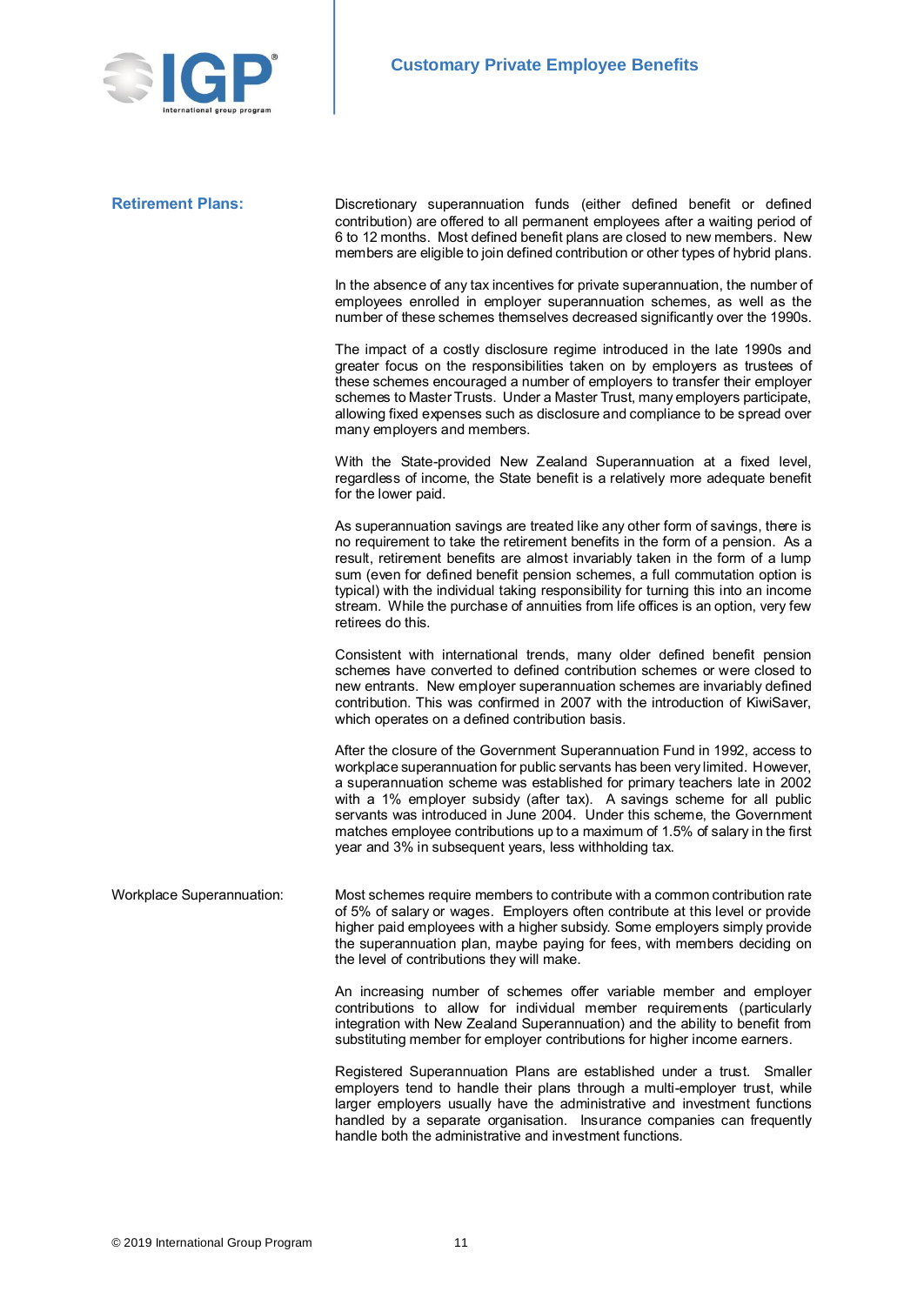

Some insurers offer bundling of superannuation schemes together with health, life and income protection insurance.

KiwiSaver: KiwiSaver was introduced on July 1, 2007 to encourage personal savings and supplement the benefits provided by the social security program (NZ Super). Existing employer schemes have the option of merging with KiwiSaver.

> KiwiSaver is a voluntary savings initiative designed to make it easier for New Zealanders to save for their future. KiwiSaver members are able to access their savings when they are eligible for NZ Super (currently age 65) or after five years' membership, whichever is later. Being a KiwiSaver member does not affect the eligibility for NZ Super.

> The Government provides incentives for KiwiSavers, including tax credits, compulsory employer contributions, subsidy's for first-time home buyers and investment tax based on the individual's tax rate.

> KiwiSaver schemes are governed by trust deeds and regulated like superannuation schemes. Plan providers must be certified by the Department of Inland Revenue.

> Employers can but are not required to offer their own company-specific KiwiSaver plan. However, even in the absence of their own plan, employers are required to fulfill an administrative role on behalf of their employees.

> Many employers opt to turn the administrative functions over to a financial services companies. Many financial service companies can offer both administrative and investment services. In addition, financial service administrative and investment services. companies offer members on-line 24-hour access to their own passwordprotected account, provide annual statements and other support.

> Employers must provide new employees and others interested in KiwiSaver schemes with information. The Government provides information packets that can be distributed to employees. Employers are also responsible for forwarding employee enrollment information to Inland Revenue and for deducting employees' contributions from gross salary or wages. The Department of Inland Revenue receives member and employer contributions and transfers them to the selected KiwiSaver plan provider for investing.

> All new employees between the ages of 18 and 65 are automatically enrolled in the program, although they can opt out between the second and eighth week of employment. Any contributions made during this time will be refunded.

> Employees are allowed to select the KiwiSaver plan that will manage their contributions but can only be enrolled in one plan at a time.

> If a specific KiwiSaver provider is not chosen by the employee, the employer can enroll them with their provider, if there is one, or they will be enrolled in a plan managed by a default provider that has been chosen for them by the Government.

> The employee can choose to contribute 3%, 4%, 6%, 8% or 10% of gross earnings to the plan. If no choice is made the default rate is 3%. Employees are allowed to make additional voluntary contributions, and lump sum contributions can be made at any time.

> Employers are required to make contributions to the account of contributing employees at a minimum of 3% of the employee's gross salary or wage.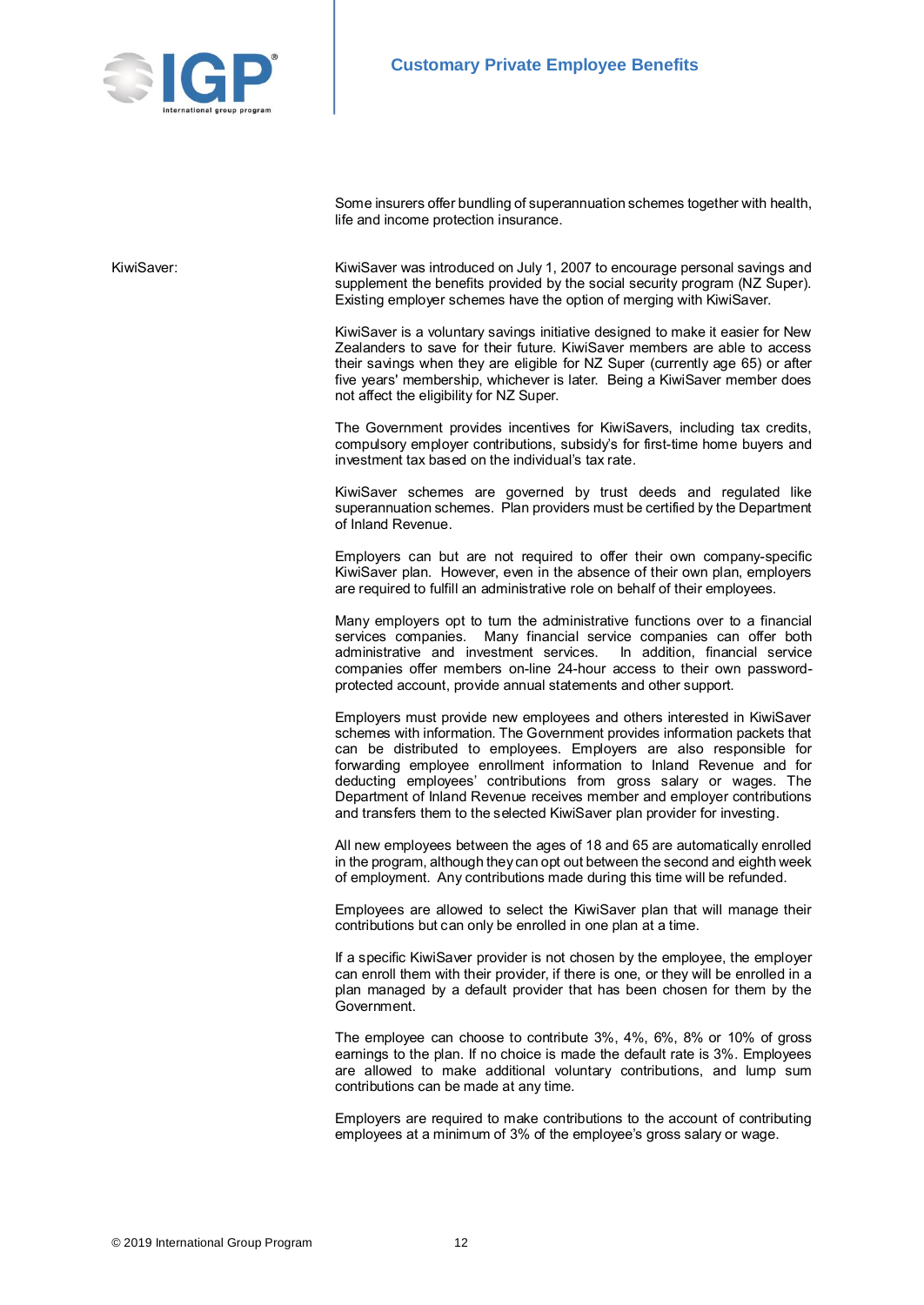

Upon becoming eligible to withdraw, members can take their investment as a lump sum, have regular payments made to their bank account, leave the money in the plan until it's needed or transfer the funds to another investment product. **Death and Disability Benefits:** Death and total and permanent disablement insurance is commonly provided while temporary disablement insurance is less common. The benefit can be structured as a fixed amount per employee, multiple of salary, or as a percentage of salary and the number of years until the employee's retirement. Benefits are paid as a lump sum. Death and permanent disability benefits are provided under superannuation plans or through a group policy. Death benefits are paid as a lump sum and are usually expressed as a multiple of salary or as a percentage of salary times the number of years the employee has until retirement. Some contracts allow for the payment of the death benefit in advance once an employee is diagnosed with a Terminal Illness. The permanent disability benefit is also paid as a lump sum and can be up to the death benefit. All savings from KiwiSaver plans are paid to the estate of the employee. Terminal Illness: Should the employee be diagnosed with a terminal illness where his or her life expectancy is less than one year, the death benefit sum insured can be paid in advance. Parental Leave: Death and disability coverages are extended to an eligible employee while on parental leave. Interim Accidental Death Benefit: While assessing an employee's application, coverage is provided in the event of accidental death starting from the date the application is received. Trauma Insurance: Also known as Group Critical Illness Coverage, this benefit provides a one-off lump sum payment to help reduce the financial burden of serious illness or injury as defined by the plan. The lump sum can be a fixed amount or based on a multiple of salary, age or years of service. Employees can use the lump sum as they wish for such needs as medical treatment, cost of transportation, rehabilitation expenses or paying off a mortgage. Income Protection **Also known as Group Salary Continuance**, this benefit provides a monthly payment of up to 75% of salary when someone in unable to work due to illness or injury.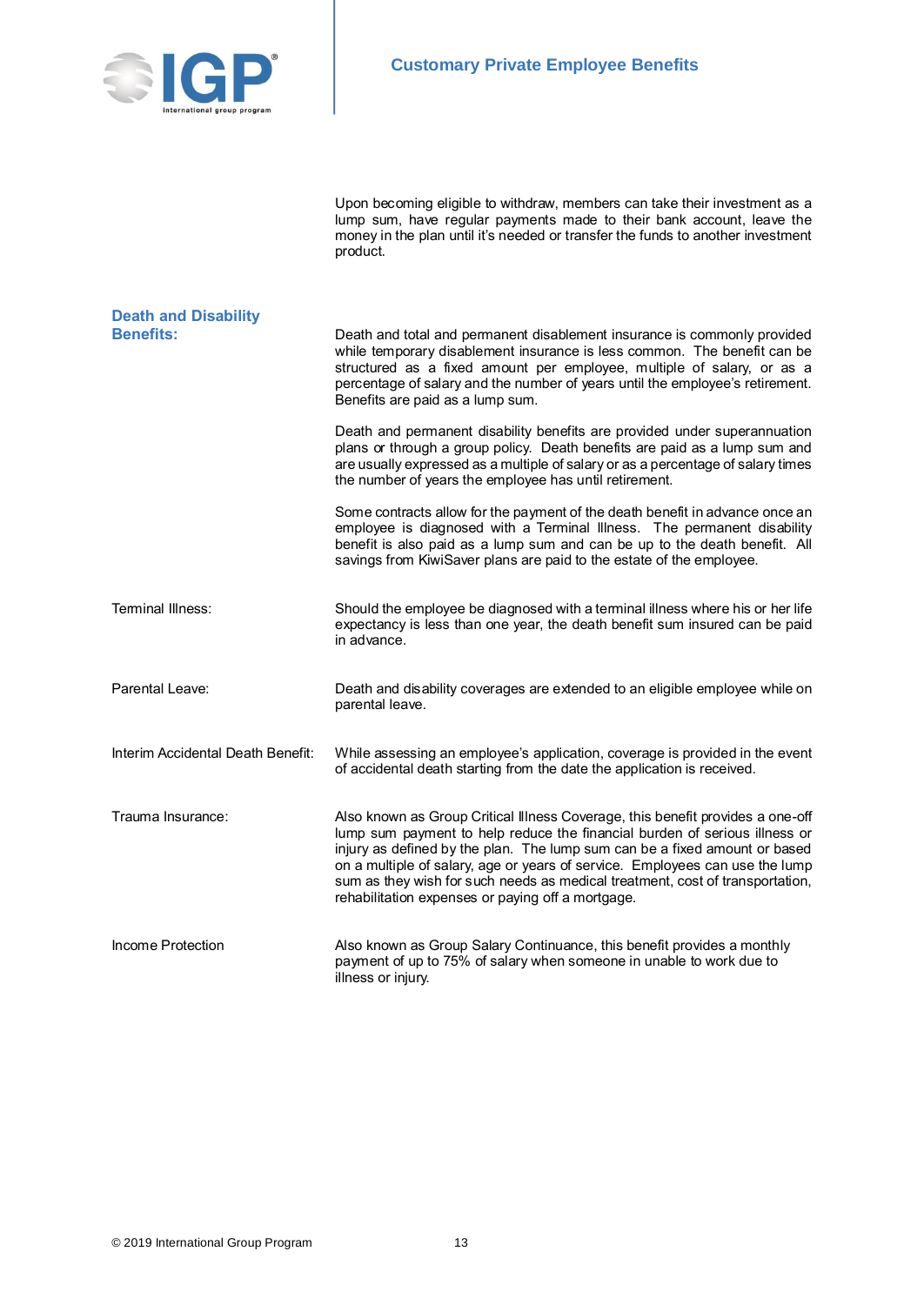

**Medical Insurance**

**Schemes:** Private health insurance is not a necessity in New Zealand as the public health system is quite good overall and subsidised by the Government. However, a proportion of healthcare expenditure is paid for by private citizens.

> There is a heightened public awareness of health issues and the availability of new surgical techniques and procedures. However, long public waiting lists, gaps in the levels of cover provided by the Accident Compensation Corporation (ACC), and the unavailability of some procedures in the public health system are some of the reasons why individuals choose to take private medical insurance.

> More employers are offering supplemental coverage. Private insurance allows for the insured to by-pass waiting times for non-emergency care and to receive coverage for elective surgeries. Obtaining private health care coverage does not exclude the insured from receiving care through the public health system.

> Several different private healthcare packages are available incorporating fully or partially subsidised:

- **Surgical & Medical**
- Specialists & Tests
- General Medical
- Dental & Optical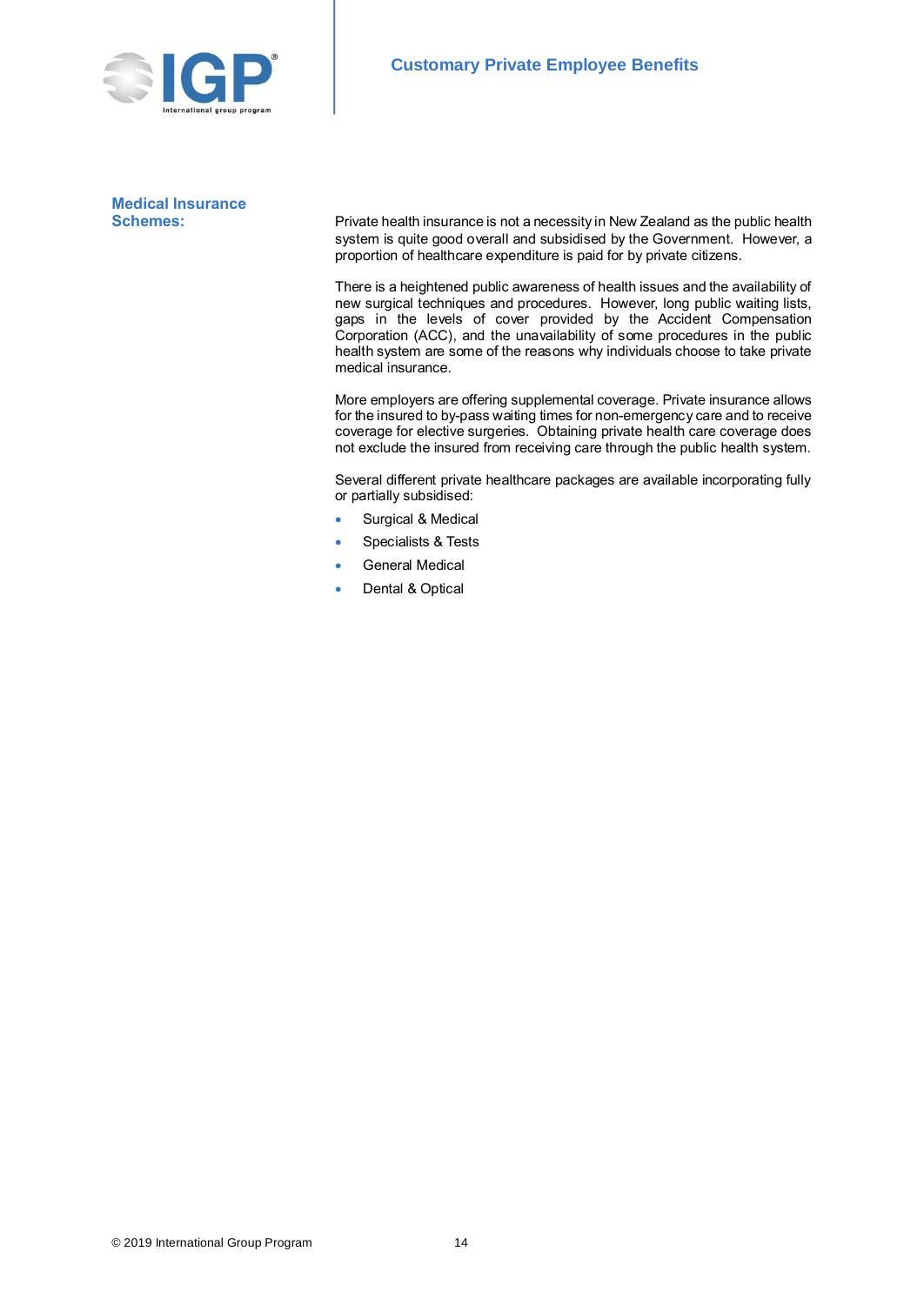

r.

# **Summary of Taxation of Employee Benefits**

| <b>Type of Benefit</b>                                                            | <b>Contributions</b>                                                                                                                                                                                                                                                                                                                                                                                                                               | <b>Benefits</b>                                                                                                                                                                                                       |
|-----------------------------------------------------------------------------------|----------------------------------------------------------------------------------------------------------------------------------------------------------------------------------------------------------------------------------------------------------------------------------------------------------------------------------------------------------------------------------------------------------------------------------------------------|-----------------------------------------------------------------------------------------------------------------------------------------------------------------------------------------------------------------------|
| Group Life & Medical<br>Insurance:                                                | In most cases, the premium and<br>FBT is a tax-deductible expense<br>for income tax payable by the<br>employer.<br>The premium is subject to the<br>Fringe Benefits Tax (FBT)<br>calculated at a member level.<br>FBT = premium $*T/(1-T)$ where T<br>is the marginal tax rate for the<br>employee.<br>Goods and Services Tax (GST):<br>applies to income protection, TPD<br>and Trauma premiums. The<br>premium for death cover is GST<br>exempt. | Goods and Services Tax (GST):<br>can be reclaimed on IP, TPD and<br>Trauma claims                                                                                                                                     |
| Income Protection:                                                                | Premiums are subject to GST.<br>Premiums for Agreed Value Income<br>Protection is subject to the Fringe<br>Benefits Tax (FBT).<br>Premiums for Indemnity Income<br>Protection (benefit = defined % of<br>salary) are not subject to FBT<br>Most members / employees have<br>indemnity cover.                                                                                                                                                       | Agreed value claim payments are<br>not taxable for the member /<br>employee.<br>Indemnity income protection claims<br>are taxable income for the member<br>Most income protection claims<br>qualify for a GST rebate. |
| <b>Retirement Plans:</b><br>New Zealand<br>Superannuation<br>(Government Funded): | No tax concessions for<br>superannuation<br>Contributions are from after-tax<br>income. New Zealand Government<br>Superannuation is taxable at the<br>individual's personal tax rate.                                                                                                                                                                                                                                                              | • Investment gains taxed within the<br>fund:<br>• PIE vs. non-PIE funds<br>• Withdrawals (pre & post retirement)<br>are tax-free.                                                                                     |
| KiwiSaver                                                                         | KiwiSaver has a tax credit of 50%<br>۰<br>of member's contributions up to a<br>maximum tax credit of \$521.43<br>per year. KiwiSaver contributions<br>are deducted from employee<br>wages at 3% (default rate) with<br>an option to contribute 4%, 6%,<br>8% or 10% of gross income.<br>Employers are required to<br>contribute a minimum of 3%.                                                                                                   |                                                                                                                                                                                                                       |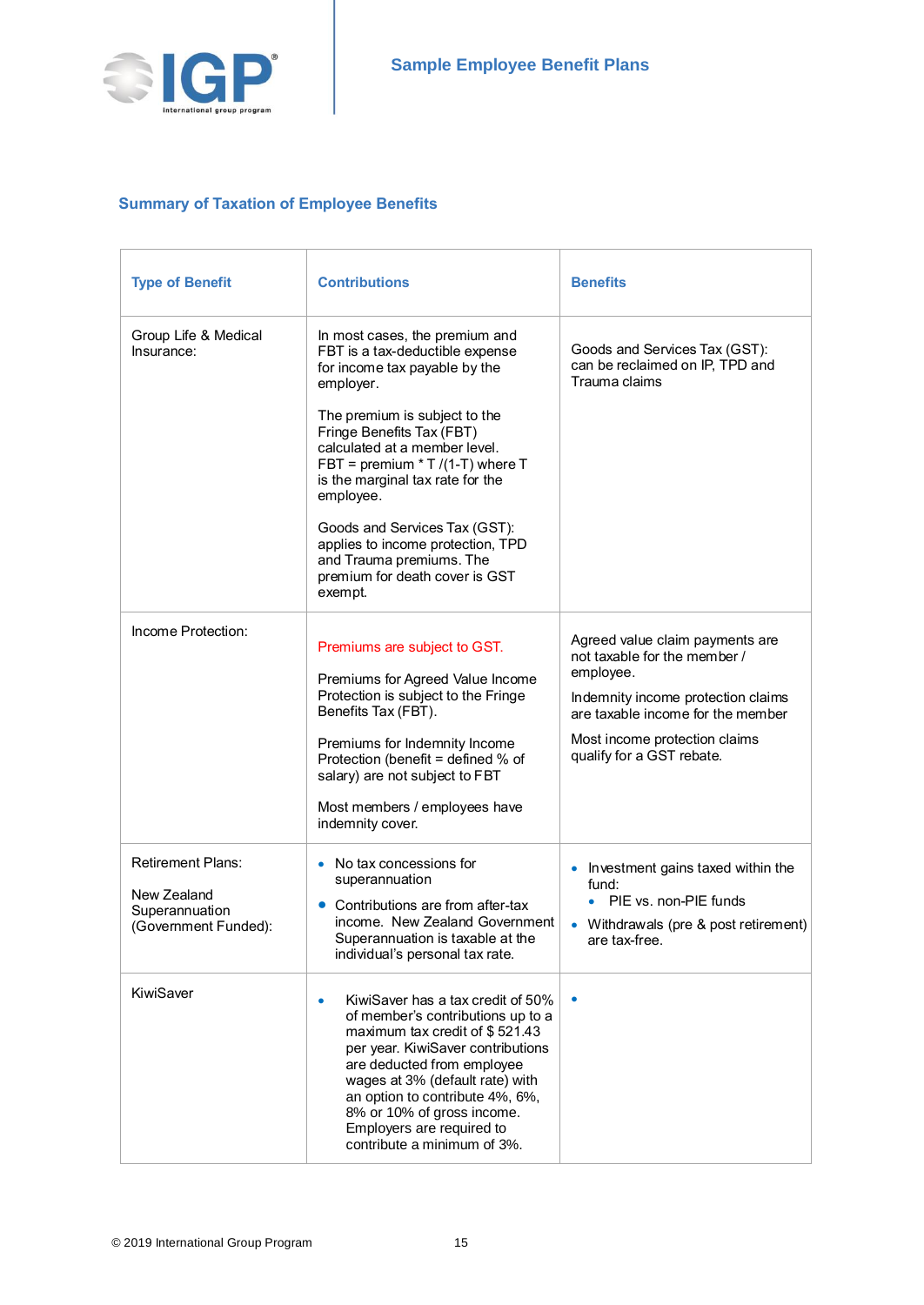

# **Plan A**

| Service Company (Credit Cards)                                                                                                                                                                                                                          |
|---------------------------------------------------------------------------------------------------------------------------------------------------------------------------------------------------------------------------------------------------------|
| 105                                                                                                                                                                                                                                                     |
| An amount equal to three times annual salary.                                                                                                                                                                                                           |
| A lump sum benefit equal to the amount of life insurance.                                                                                                                                                                                               |
|                                                                                                                                                                                                                                                         |
| Superannuation Scheme: Employees between the ages of 18 and 65 years.<br>Employee can opt out of the scheme.                                                                                                                                            |
| Life and TPD Benefit: All employees are eligible to join the plan within 12<br>months of joining the company.                                                                                                                                           |
| 65                                                                                                                                                                                                                                                      |
| KiwiSaver or other workplace superannuation plans designed to meet the<br>particular needs of the company. Services include administration, investment,<br>on-line personal accounts set up for each employee and support for employer<br>and employee. |
|                                                                                                                                                                                                                                                         |

| <b>Plan B - Global Services</b> |                                                                                                                                                                                                                                                           |
|---------------------------------|-----------------------------------------------------------------------------------------------------------------------------------------------------------------------------------------------------------------------------------------------------------|
| Type of Company                 | <b>Hair Product Distributor</b>                                                                                                                                                                                                                           |
| Number of Members               | 34                                                                                                                                                                                                                                                        |
| Death Benefit:                  | $A = 15\%$ x salary x years to 65<br>$B = 12.5\%$ x salary x years to 65<br>$C = 1$ x salary                                                                                                                                                              |
| TPD Benefit:                    | A lump sum benefit equal to the amount of life insurance.                                                                                                                                                                                                 |
| Spouse's Coverage:              | <b>NA</b>                                                                                                                                                                                                                                                 |
| Eligibility:                    | Superannuation Scheme: Employees between the ages of 18 and 65 years.<br>Employee can opt out of the scheme.                                                                                                                                              |
|                                 | Life and TPD Benefit: New entrants automatically join Category C on joining<br>the company. After six months' service, they become eligible for the other<br>categories on the first day of the month following the completion of six months'<br>service. |
| Benefit Ceasing Age:            | 65                                                                                                                                                                                                                                                        |
| Superannuation:                 | KiwiSaver or other workplace superannuation plans designed to meet the<br>particular needs of the company. Services include administration, investment,<br>on-line personal accounts set up for each employee and support for employer<br>and employee.   |